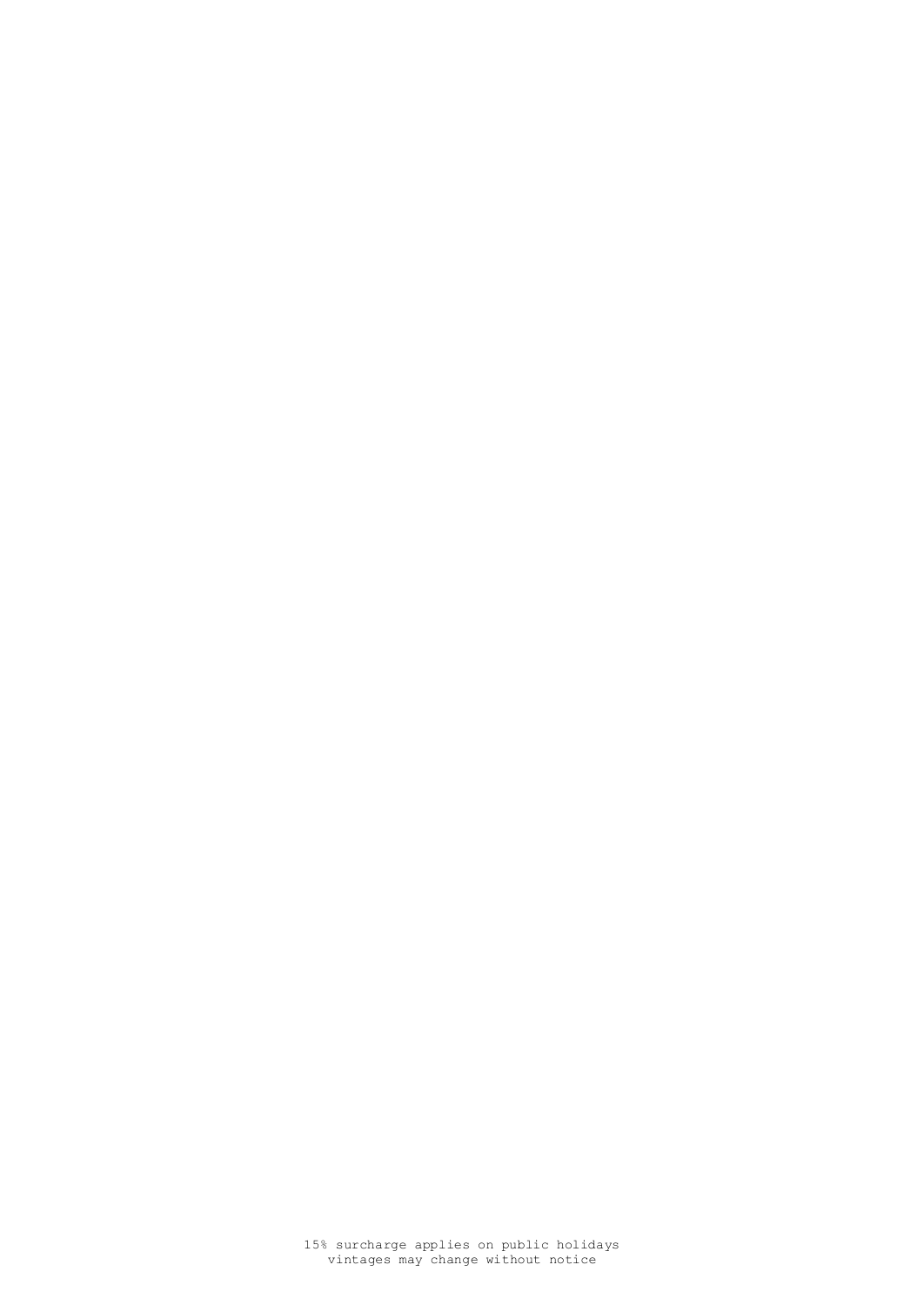

The Edwin wine list celebrates the diversity of all things Victorian. From region to person, to style, to gender to country. It is all about focusing on the story of the people behind the wine, who they are and how and why they do it.

> www.edwinwinebar.com.au© G @edwinwinebar

Inside every glass of wine is the earth, the sun and the sky so we focus on the wines with minimal intervention, and winemakers who choose sustainability and organic practices at every turn. It must be Victorian, and it has to be delicious.

Why? Because there is nowhere like Victoria in the world.

We hope you enjoy.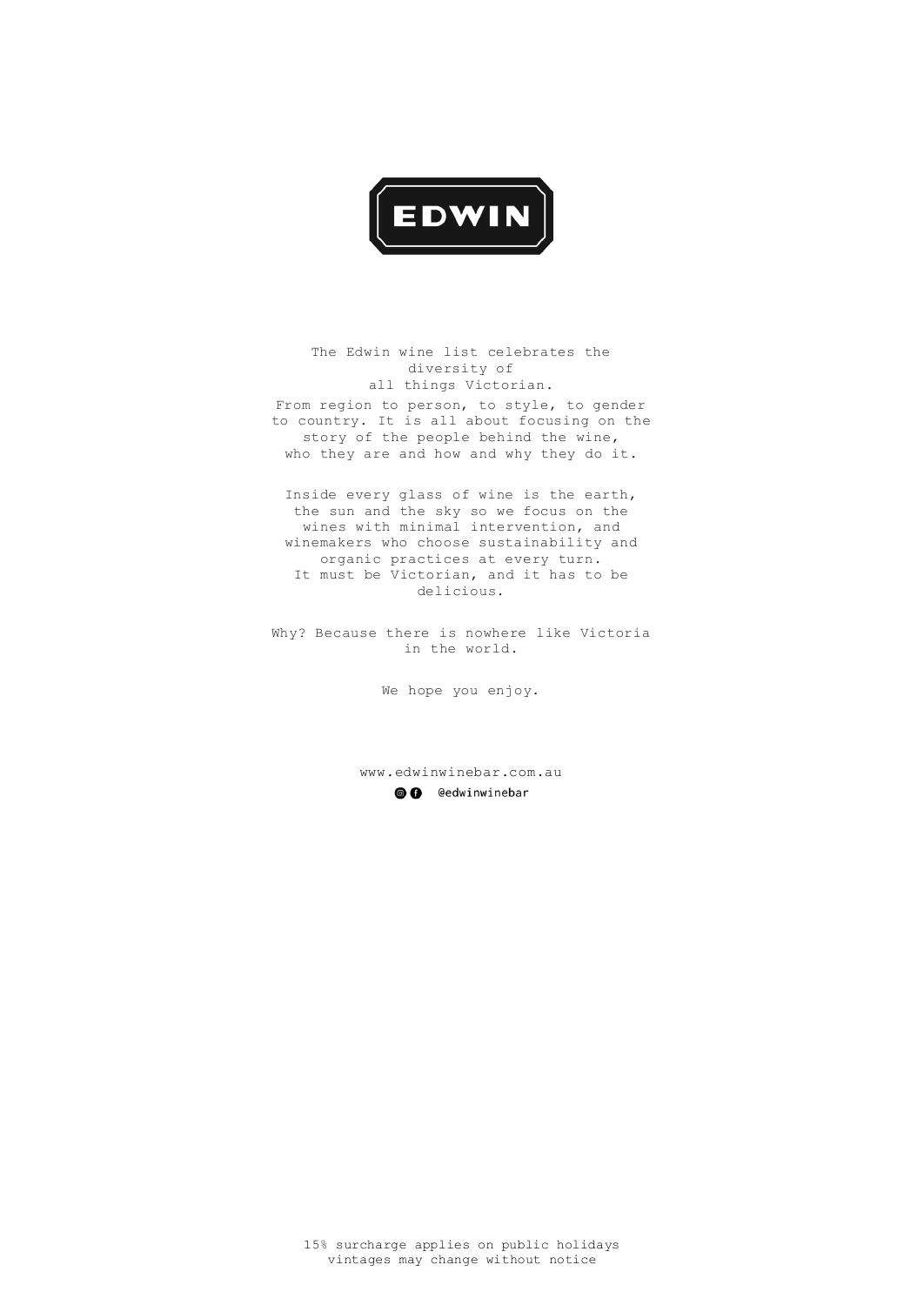

# EDWIN HOUR



4PM – 6PM Daily

WINES \$10 BEERS ON TAP \$7 HOUSE COCKTAIL \$14

SPEAK TO THE TEAM ABOUT WHAT'S POURING

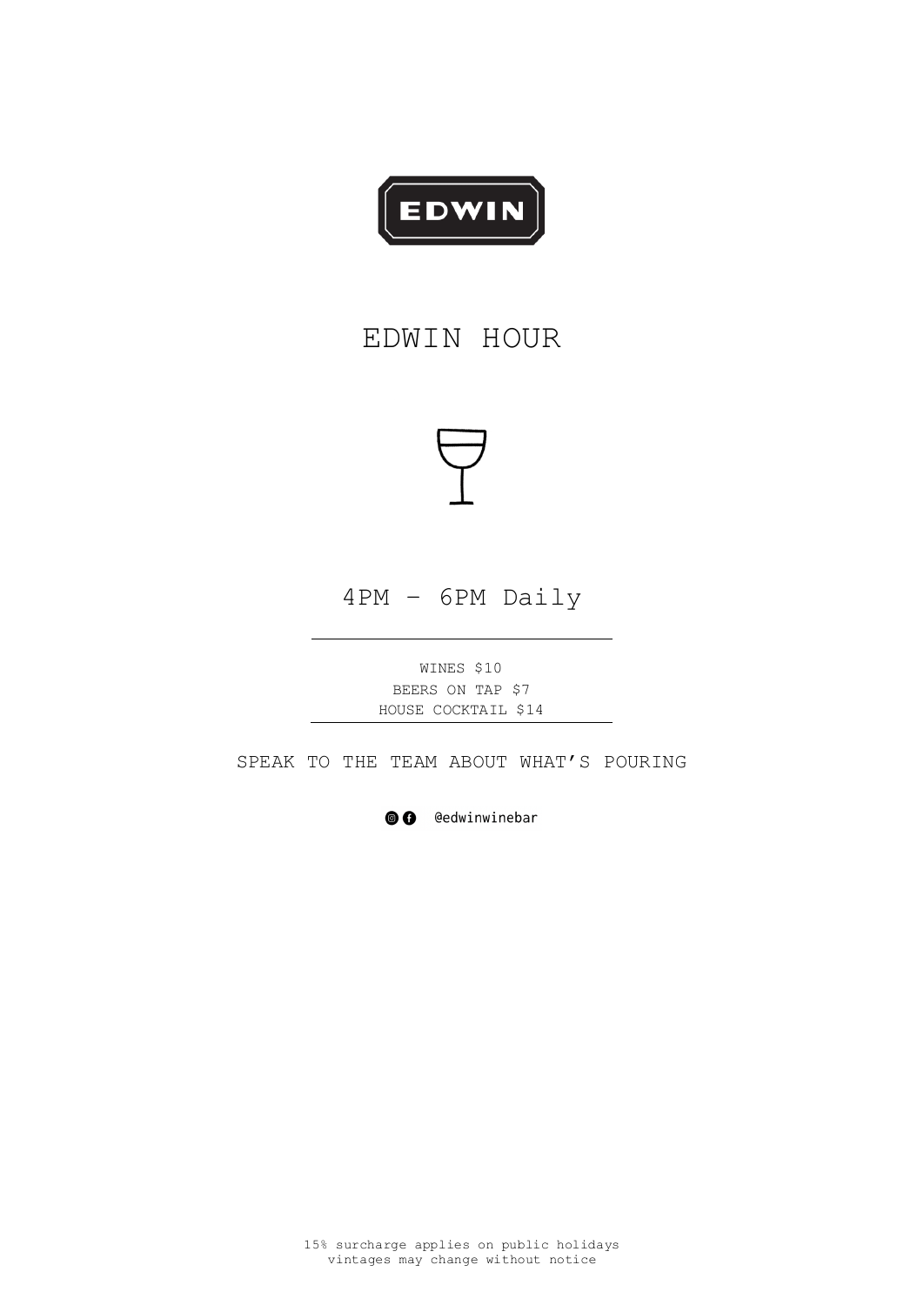| SPARKLING WATER 700ML                                                       |  |
|-----------------------------------------------------------------------------|--|
| STILL WATER 700ML                                                           |  |
| CAPI SODAS - PINK GRAPEFRUIT - BLOOD ORANGE - COLA - LEMONADE - GINGER BEER |  |

# BEER

| COLONIAL DRAUGHT              | 10                       |
|-------------------------------|--------------------------|
| HOP NATION THE HEART PALE ALE | 12                       |
| HEINEKIN 0.0 LAGER            | $\overline{\phantom{0}}$ |

#### CANS

| BERTIE APPLE CIDER                         |          |
|--------------------------------------------|----------|
| WATERMELON SELTZER BY 5PM BEVERAGES        | $10^{-}$ |
| BERRY POMEGRANATE SELTZER BY 5PM BEVERAGES |          |

# SPIRITS

VODKA – GIN – WHISKEY – RUM – LIQUEURS

# COCKTAILS BY EDWIN

| PASSIONFRUIT MARTINI<br>VODKA, WHITE CHOCOLATE, VANILLA, PASSIONFRUIT | 20 |
|-----------------------------------------------------------------------|----|
| EASY PEASEY<br>JUNMAI SAKÉ, YUZU, ELDERFLOWER, ROSE                   | 20 |
| BLOOD ORANGE GIN SOUR<br>GIN, BLOOD ORANGE LIQUEUR, LEMON             | 20 |
| UNDER THE LYCHEE TREE                                                 | 20 |

APPLE PUCKER, LYCHEE LIQUEUR, LIME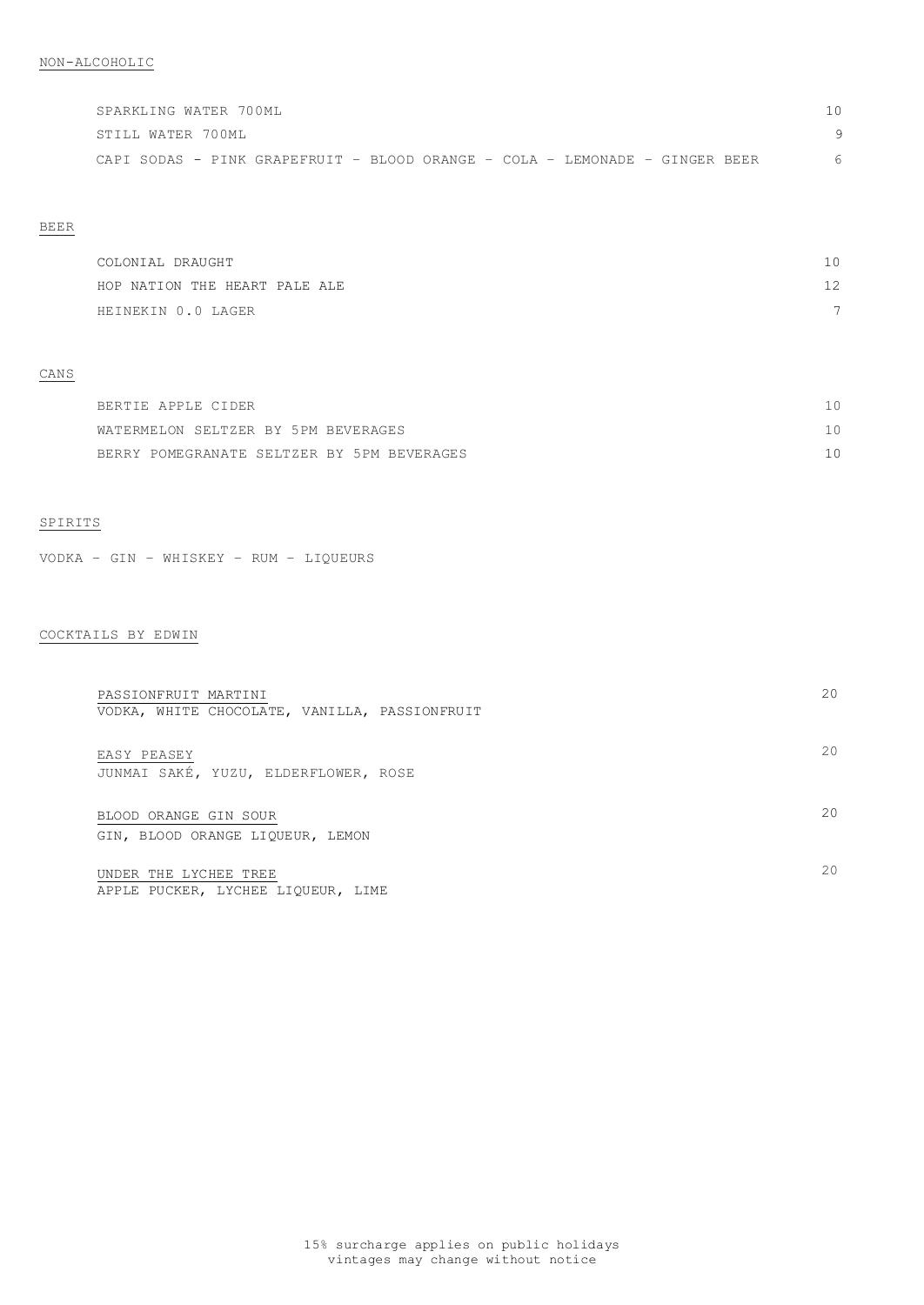| BY THE GLASS                                       |                      |       |
|----------------------------------------------------|----------------------|-------|
| CLOAK & DAGGER PROSECCO, 2021                      | King Valley          | 17/68 |
| MOUNT AVOCA LISA MAREE SPARKLING                   |                      |       |
| BLANC DE BLANC, 2014                               | Pyrenees             | 18/87 |
|                                                    |                      |       |
| PASSING CLOUDS RIESLING, 2021                      | Macedon Ranges       | 14/65 |
| THE WINE FARM SAUVIGNON BLANC, 2019                | Gippsland            | 16/78 |
| HOLLY'S GARDEN PINOT GRIGIO, 2017                  | Whitlands            | 17/85 |
| MOOROODUC ESTATE DEVIL BEND CREEK CHARDONNAY, 2021 | Mornington Peninsula | 17/80 |
| HUNTER - GATHERER RS40 RIESLING, 2020              | Macedon Ranges       | 15/65 |
| PRET-A-ROSE, 2021                                  | Yarra Valley         | 16/75 |
| SHE-OAK HILL AURELIO'S SHIRAZ, 2014                | Heathcote            | 16/78 |
| HELEN & JOEY PINOT NOIR, 2019                      | Yarra Valley         | 15/70 |
| TELLURIAN GRENACHE SHIRAZ MOURVEDRE, 2019          | Heathcote            | 15/68 |
| PUNT ROAD CABERNET, 2019                           | Yarra Valley         | 16/77 |
| TARRAWARRA ESTATE K-BLOCK MERLOT, 2016             | Yarra Valley         | 18/90 |
|                                                    |                      |       |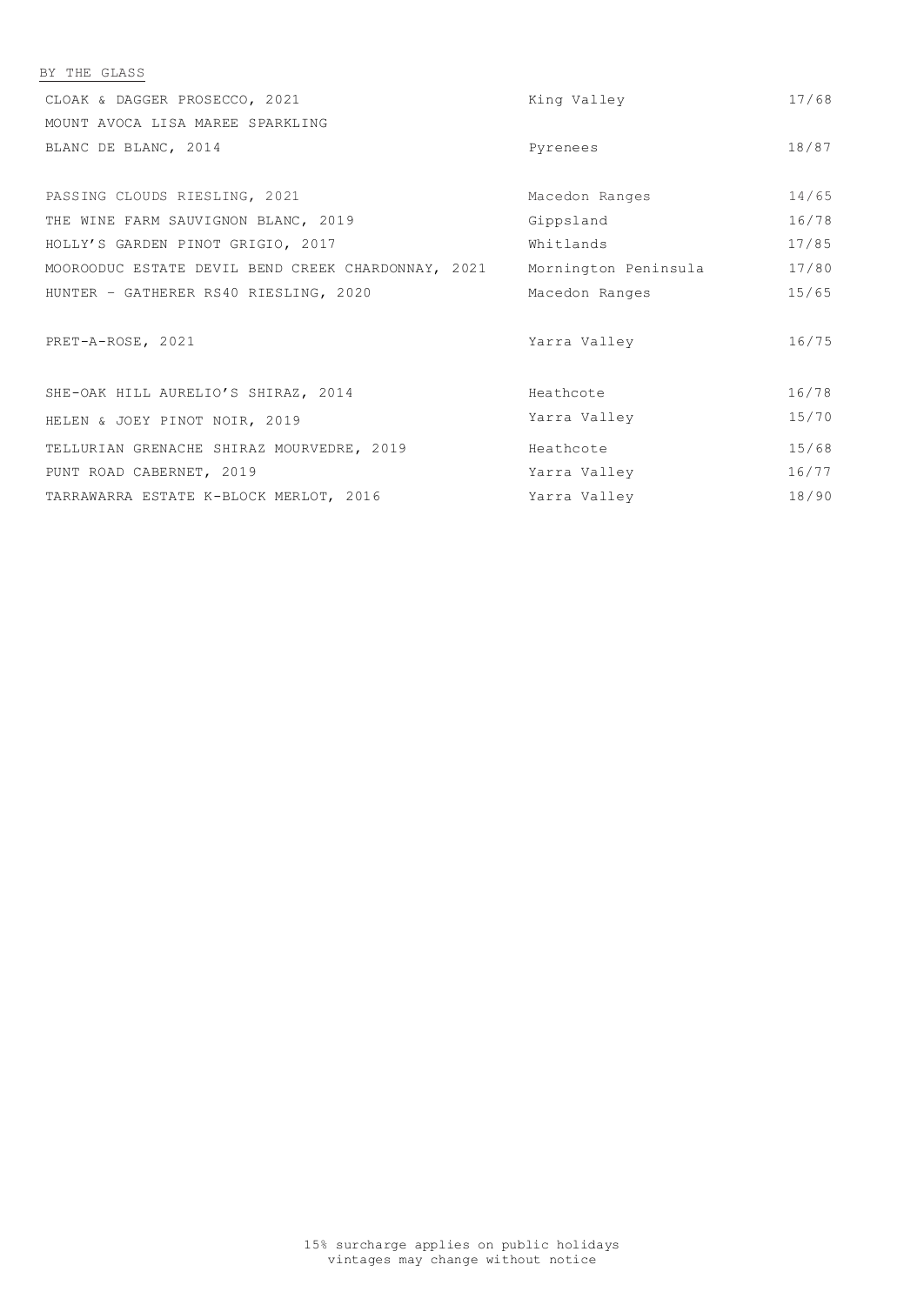#### FIZZ

| CLOAK & DAGGER PROSECCO, 2021       | King Valley          | 68  |
|-------------------------------------|----------------------|-----|
| HOLLY'S GARDEN 'UBERBRUT', NV       | Whitlands            | 85  |
| MOUNT AVOCA LISA MARIE SPARKLING    |                      |     |
| BLANC DE BLANC, 2014                | Pyrenees             | 87  |
| THE LOST PLOT 'SERENDIPITY', 2004   | Mornington Peninsula | 137 |
| DOMINIQUE PORTET BRUT ROSE 'LD', NV | Yarra Valley         | 93  |
| DEEDS NOT WORDS SPARKLING ROSÉ, NV  | Geelong              | 85  |
| LITTLE RA RA PETILLANT #1, 2018     | Pyrenees             | 69  |
| LITTLE RA RA PETILLANT #2, 2018     | Pyrenees             | 69  |
| THE WINE FARM PINK PET NAT, 2018    | Gippsland            | 105 |

#### WHITE

| PASSING CLOUDS RIESLING, 2021                                           | Macedon Ranges | 65 |
|-------------------------------------------------------------------------|----------------|----|
| CRAWFORD RIVER 'YOUNG VINES' RIESLING, 2019                             | Henty          | 76 |
| HUNTER - GATHERER RS40 RIESLING, 2020                                   | Macedon Ranges | 65 |
| SCHMOLZER & BROWN PRÊT-À-BLANC, RIESLING/PINOT Beechworth<br>GRIS, 2021 |                | 67 |
| SUTHERLAND ESTATE GEWURZTRAMINER, 2016                                  | Yarra Valley   | 65 |
| HOCHKIRCH 'BLANC' SEMILLON, 2017                                        | Grampians      | 87 |
| ANDERSON & MARSH 'PARELL' ALBARIÑO, 2018                                | Alpine Valley  | 90 |
| CRAWFORD RIVER 'BETA', SEMILLON SAUVIGNON, 2017                         | Henty          | 91 |
| THE WINE FARM SAUVIGNON BLANC, 2019                                     | Gippsland      | 68 |
| HEROES SAUVIGNON BLANC, 2021                                            | Otway          | 72 |
| LONGBOARD SAUVIGNON BLANC, 2019                                         | Geelong        | 68 |

| SORRENBERG SEMILLON SAUVIGNON, 2018 | Beechworth           | 105 |
|-------------------------------------|----------------------|-----|
| PUNT ROAD PINOT GRIS, 2021          | Yarra Valley         | 55  |
| HOLLY'S GARDEN PINOT GRIS, 2018     | King Valley          | 77  |
| OCEAN EIGHT PINOT GRIS, 2020        | Mornington Peninsula | 82  |
| MINIM WINE FIANO, 2018              | Heathcote            | 83  |
| YUME SAVAGNIN, 2018                 | King Valley          | 85  |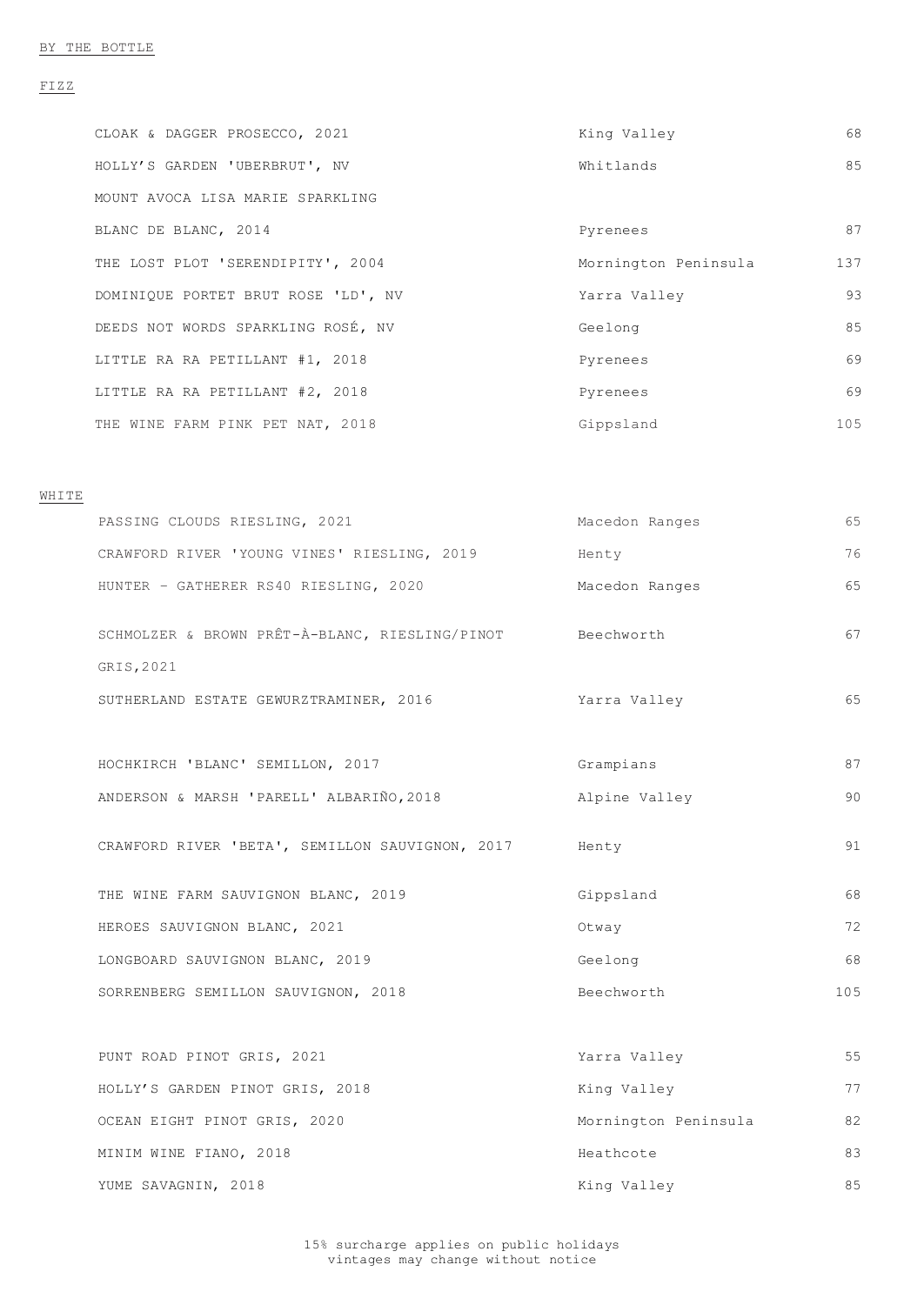| GOODMAN VERMENTINO, 2017                           | Yarra Valley         | 73  |
|----------------------------------------------------|----------------------|-----|
| MAC FORBES WESBURN CHENIN BLANC, 2017              | Yarra Valley         | 185 |
| SYMPHONIA PETIT MENSENG, 2016                      | King Valley          | 60  |
| ATHLETES OF WINE ALTO ALTO WHITE BLEND, 2018       | Macedon              | 65  |
| BILLY BUTTON BIANCO, 2019                          | Alpine Valley        | 55  |
| BIRD ON A WIRE MARSANNE, 2013                      | Yarra Valley         | 94  |
| YERINGBERG VIOGNIER, 2015                          | Yarra Valley         | 110 |
| LATTA BLANC, 2019                                  | Grampians            | 90  |
|                                                    |                      |     |
| WARRAMATE CHARDONNAY, 2020                         | Yarra Valley         | 75  |
| NIMBOSTRATUS CHARDONNAY, 2016                      | Whitlands            | 120 |
| TARRINGTON CHARDONNAY, 2017                        | Henty                | 110 |
| SILENT WAY CHARDONNAY, 2015                        | Macedon              | 89  |
| CURLY FLAT CHARDONNAY, 2015                        | Macedon              | 135 |
| BINDI 'QUARTZ' CHARDONNAY, 2017                    | Macedon              | 245 |
| EASTERN PEAKE 'INTRINSIC' CHARDONNAY, 2016         | Ballarat             | 110 |
| FARR RINING CHARDONNAY, 2018                       | Geelong              | 125 |
| SENTIO CHARDONNAY, 2019                            | Beechworth           | 155 |
| MOOROODUC ESTATE DEVIL BEND CREEK CHARDONNAY, 2021 | Mornington Peninsula | 68  |
| TARRAWARRA ESTATE RESERVE CHARDONNAY, 2014         | Yarra Valley         | 135 |
|                                                    |                      |     |

YARRA YERING CHARDONNAY, 2016 Yarra Valley

#### AMBER

| ARFION GEWURZTRAMINER (500ML), 2019  | Yarra Valley         | 75 |
|--------------------------------------|----------------------|----|
| AMRIT PINOT GRIS ON SKIN, 2020       | Mornington Peninsula | 90 |
| CRITTENDEN 'OGGI' FIANO ARNEIS, 2017 | Mornington Peninsula | 85 |

# ROSÉ

| PRET-A-ROSE, 2021 |                                        | Yarra Valley | 75 |
|-------------------|----------------------------------------|--------------|----|
|                   | FLEET 'AMIS' SYRAH/CABERNET ROSÉ, 2018 | Gippsland    |    |

| PROUD SHIRAZ/CHARDONNAY ROSÉ, 2017 | Yarra Valley |  |
|------------------------------------|--------------|--|
| FARR RISING 'SAIGNEÉ', 2019        | Geelong      |  |

LIGHT CHILLED RED

PA PA PINOT NOIR, 2018 **Yarra Valley** 79

PATRICK SULLIVAN 'HAGGIS' FIELD BLEND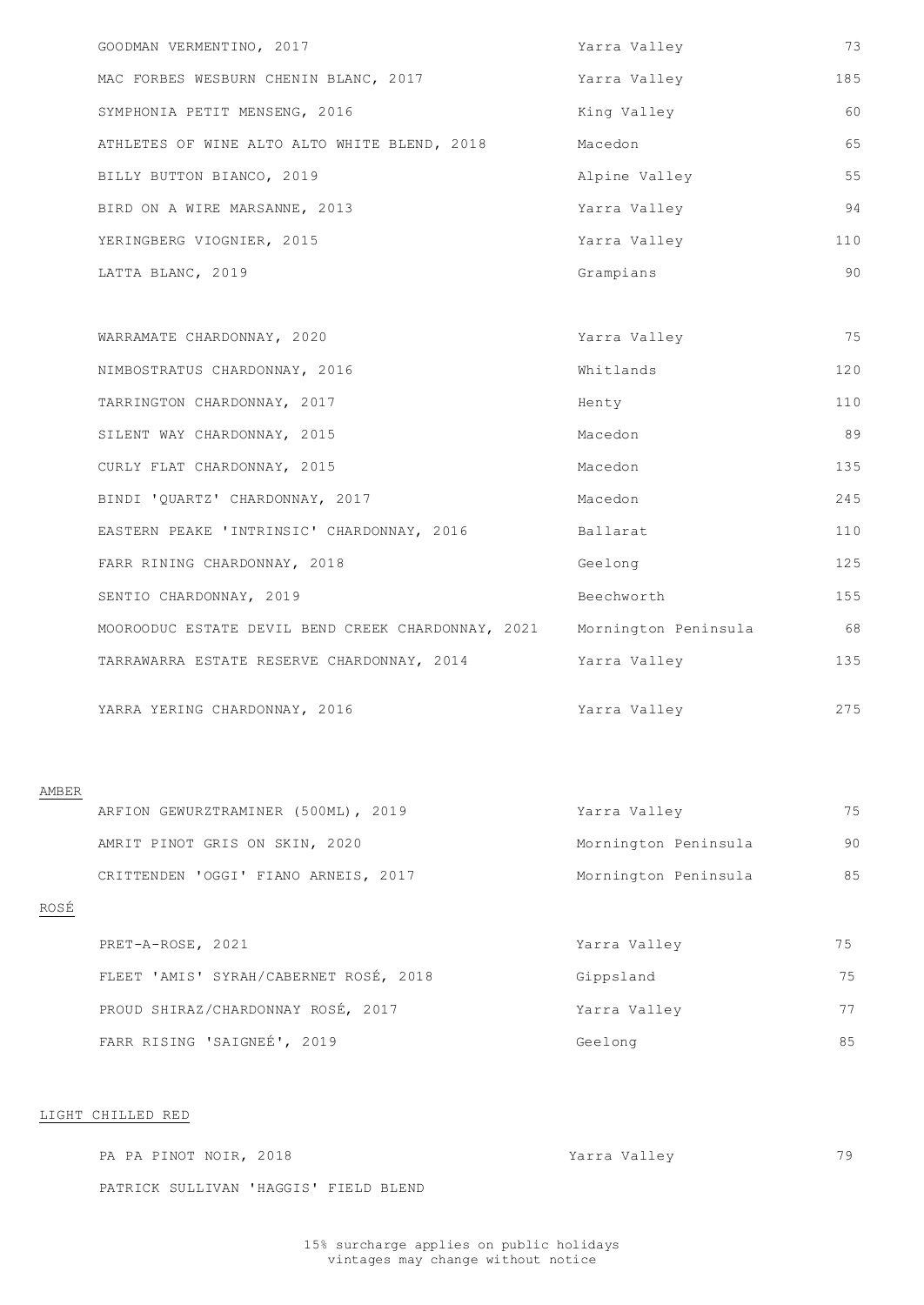| OF ALL GRAPES IN THE ESTATE, 2018        | Gippsland    | 92  |
|------------------------------------------|--------------|-----|
| PENNYWEIGHT GAMAY, 2019                  | Beechworth   | 87  |
| TIMO MAYER GAMAY, 2018                   | Yarra Valley | 130 |
| BEST'S DOLCETTO, 2017                    | Grampians    | 72  |
| EPHEMERA SANGIOVESE, 2018                | Heathcote    | 76  |
| GIANT STEPS 'LDR' PINOT NOIR SYRAH, 2018 | Yarra Valley | 72  |
| GEORGE 'SHIRAZ AND SKITTLES', 2018       | Beechworth   | 75  |

RED

| NIKKAL PINOT NOIR, 2017                                         | Yarra Valley         | 72  |
|-----------------------------------------------------------------|----------------------|-----|
| HELEN & JOEY 'LAYLA' PINOT NOIR, 2019                           | Yarra Valley         | 70  |
| MAC FORBES COLDSTREAM PINOT NOIR, 2017                          | Yarra Valley         | 127 |
| GIANT STEPS'APPLEJACK VINEYARD' PINOT NOIR, 2018                | Yarra Valley         | 145 |
| OAKDENE 'PETA'S PINOT NOIR, 2017                                | Geelong              | 95  |
| MOONDARRA 'STUDEBAKER' PINOT NOIR, 2020                         | Gippsland            | 89  |
| ONANNON PINOT NOIR, 2017                                        | Mornington Peninsula | 93  |
| CRITTENDEN 'KANGERONG' PINOT NOIR, 2019                         | Mornington Peninsula | 110 |
| MOOROODUC PINOT NOIR, 2018                                      | Mornington Peninsula | 85  |
| CURLY FLAT PINOT NOIR, 2017                                     | Macedon              | 158 |
| FLEET 'RED' PINOT NOIR/SHIRAZ, 2018                             | Gippsland            | 100 |
| YARRA YERING LIGHT DRY RED PINOT NOIR/SHIRAZ, 2020 Yarra Valley |                      | 150 |

| CHALMERS NERO D'AVOLA, 2021                | Heathcote          | 65  |
|--------------------------------------------|--------------------|-----|
| FAIRBANK SANGIOVESE, 2019                  | Bendigo            | 71  |
| WOOD PARK FORGOTTEN PATCH SANGIOVESE, 2018 | Whitlands          | 95  |
| LITTLE REDDIE COLBINABBIN NEBBIOLO, 2017   | Central VIC        | 107 |
| HARDHILL ROAD NEBBIOLO, 2015               | Grampians          | 120 |
| MUNICIPAL RESERVE TEMPRANILLO, 2014        | Strathbogie Ranges | 105 |

| MAYFORD TEMPRANILLO, 2019                 | Alpine Valley | 87  |
|-------------------------------------------|---------------|-----|
| FIGHTING GULLY ROAD TEMPRANILLO, 2017     | Beechworth    | 78  |
| TELLURIAN GRENACHE SHIRAZ MOURVEDRE, 2020 | Heathcote     | 68  |
|                                           |               |     |
| JAMSHEED 'LA SYRAH', 2018                 | Yarra Valley  | 62  |
| THE WANDERER SYRAH, 2017                  | Yarra Valley  | 140 |
|                                           |               |     |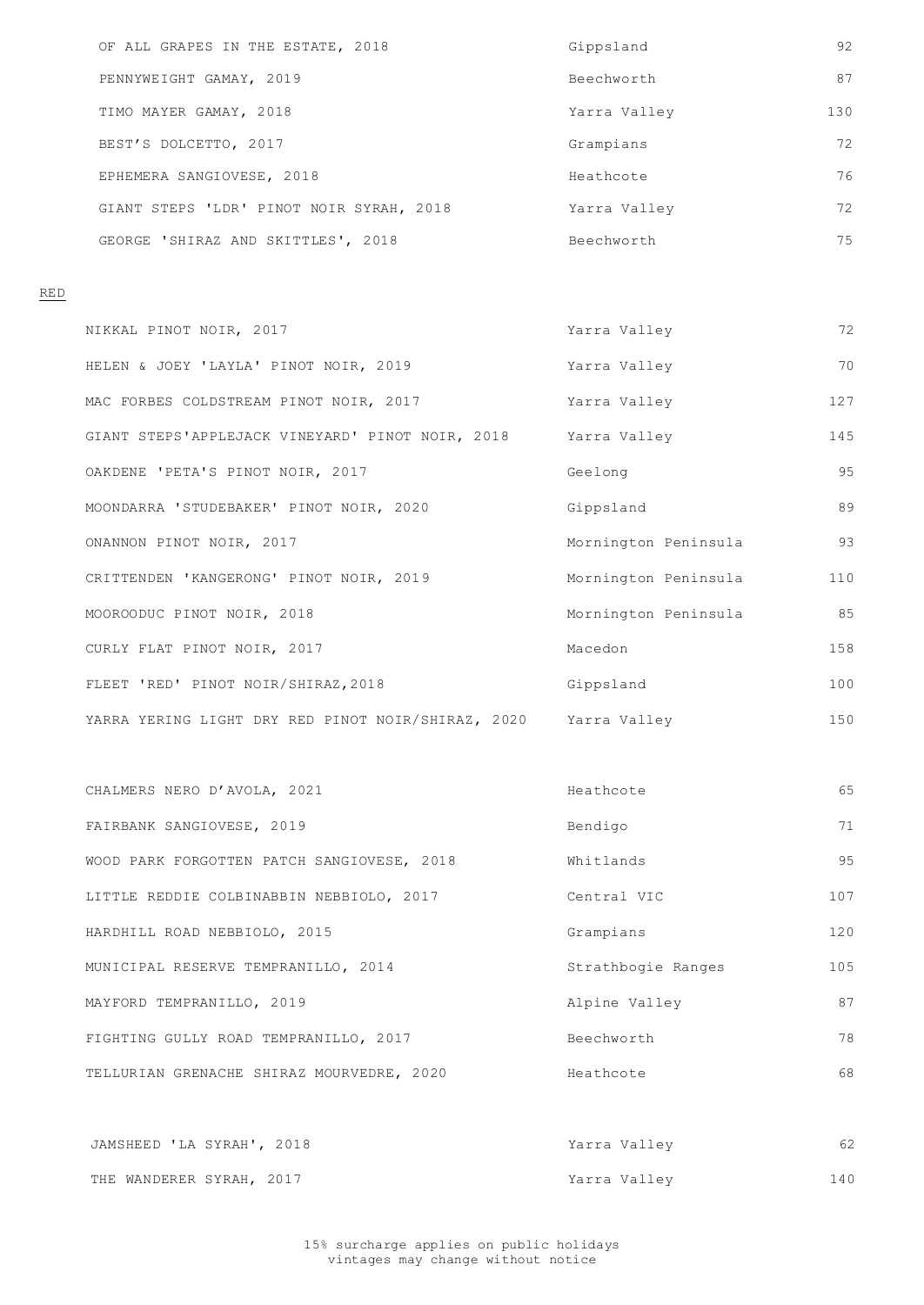| AVANI SYRAH, 2016                                                  | Mornington Peninsula | 165 |
|--------------------------------------------------------------------|----------------------|-----|
| SHADOWFAX SHIRAZ, 2018                                             | Port Phillip Bay     | 65  |
| PUNT ROAD SHIRAZ, 2020                                             | Yarra Valley         | 65  |
| SHE-OAK HILL AURELIO'S SHIRAZ, 2014                                | Heathcote            | 78  |
| REED 'KNIFE EDGE' SHIRAZ, 2018                                     | Grampians            | 87  |
| RANGE LIFE SHADY LANE SHIRAZ, 2017                                 | Grampians            | 65  |
| CASTAGNA 'GENESIS' SYRAH, 2014                                     | Beechworth           | 200 |
| FAIRBANK SYRAH, 2017                                               | Bendigo              | 65  |
| OCCAM'S RAZOR SHIRAZ, 2020                                         | Heathcote            | 132 |
| JASPER HILL 'GEORGIA'S PADDOCK' SHIRAZ, 2019                       | Heathcote            | 185 |
|                                                                    |                      |     |
| YARRA YERING 'DRY RED NO.1', 2013                                  | Yarra Valley         | 297 |
| YARRA YERING 'DRY RED NO.2', 2013                                  | Yarra Valley         | 297 |
| YARRA YERING 'DRY RED NO.2', 2016                                  | Yarra Valley         | 255 |
| WILD DUCK CREEK 'YELLOW HAMMER HILL' SHIRAZ/MALBEC, 2018 Heathcote |                      | 85  |
| JONES MALBEC, 2016                                                 | Rutherglen           | 100 |
| TARRAWARRA ESTATE K-BLOCK MERLOT, 2016                             | Yarra Valley         | 90  |
| BANNOCKBURN 'DOUGLAS'CARBERNET BLEND, 2016                         | Geelong              | 97  |
| WANTIRNA ESTATE 'AMELIA' CABERNET BLEND, 2016 Yarra Valley         |                      | 225 |
| FIGHTING GULLY ROAD CABERNET BLEND, 2019                           | Beechworth           | 82  |
| BRAVE GOOSE CABERNET/MALBEC, 2019                                  | Central VIC          | 73  |
| GOODMAN CABERNET, 2017                                             | Yarra Valley         | 98  |
| PUNT ROAD CABERNET, 2019                                           | Yarra Valley         | 77  |
| SALLY'S HILL CABERNETS, 2015                                       | Pyrenees             | 97  |
| BUSH TRACK WINES 'GRAPES OF WRATH' CABERNETS, 2016 Alpine Valley   |                      | 70  |
| MOUNT MARY 'QUINTET' CABERNET BLEND, 2016                          | Yarra Valley         | 360 |

|       | YARRA YERING 'UNDERHILL', 2013              | Yarra Valley | 320 |
|-------|---------------------------------------------|--------------|-----|
|       | YARRA YERING 'AGINCOURT', 2015              | Yarra Valley | 293 |
|       |                                             |              |     |
| SWEET |                                             |              |     |
|       | CHALMERS LAMBRUSCO APPASSIMENTO 375ML, 2017 | Heathcote    | 115 |
|       | CRAWFORD RIVER 'NECTAR' 375ML, 2016         | Henty        | 140 |
|       |                                             |              |     |